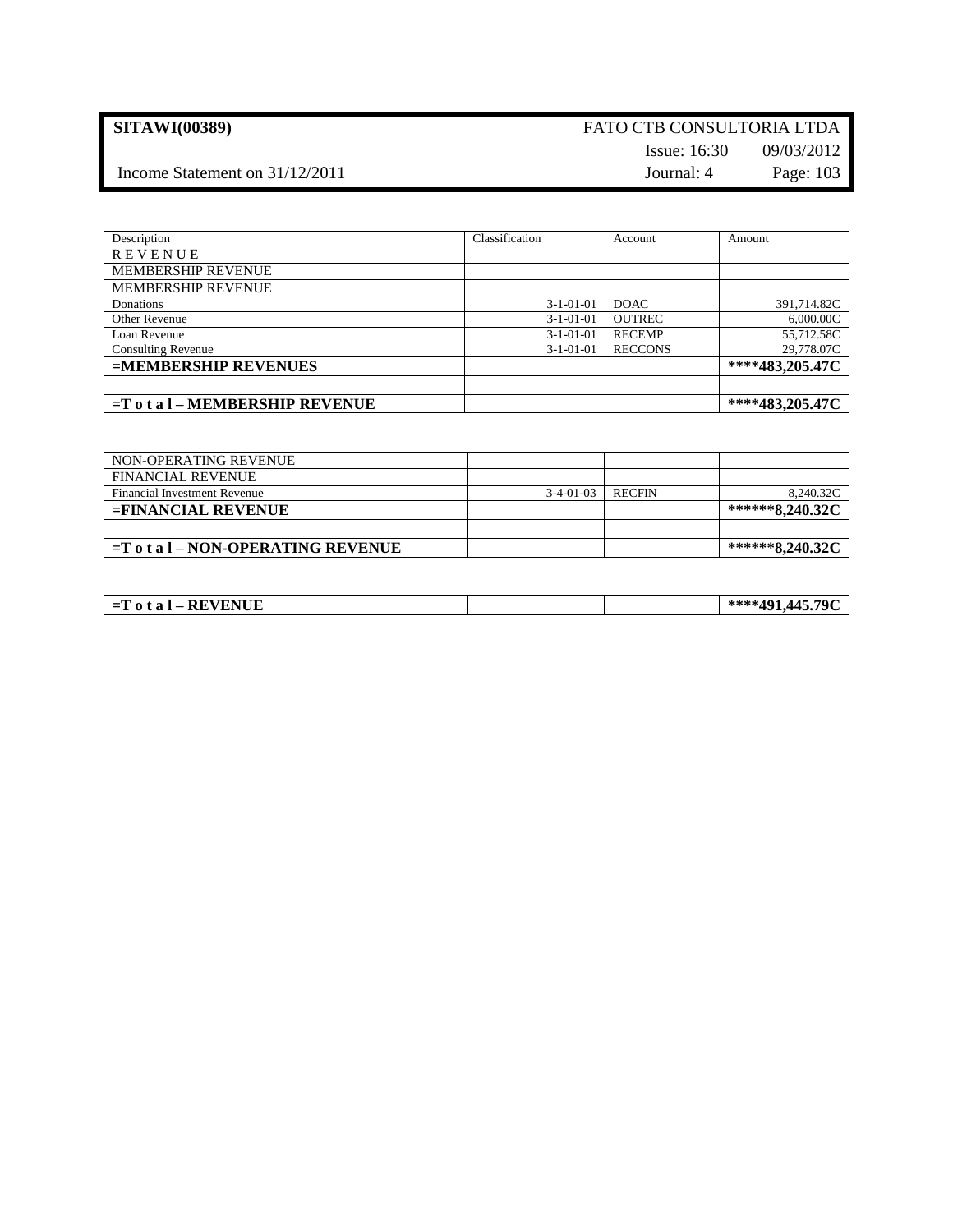### **SITAWI(00389)** FATO CTB CONSULTORIA LTDA Issue: 16:30 09/03/2012

Income Statement on  $31/12/2011$  Journal: 4 Page: 104

| Description                                     | Classification    | Account      | Amount          |
|-------------------------------------------------|-------------------|--------------|-----------------|
| EXPENSES                                        |                   |              |                 |
| DIRECT LABOR & SELLING EXPENSES                 |                   |              |                 |
| DIRECT LABOR & SELLING EXPENSES                 |                   |              |                 |
| Interns/Trainees                                | $4 - 2 - 10 - 10$ | <b>ESTAG</b> | 810.00D         |
| Social Security (INSS)                          | $4 - 2 - 10 - 10$ | <b>INSS</b>  | 26,683.14D      |
| <b>Management Salaries</b>                      | $4 - 2 - 10 - 10$ | <b>RD</b>    | 126,000.00D     |
| <b>Transportation Vouchers</b>                  | $4 - 2 - 10 - 10$ | <b>VT</b>    | 1,045.00D       |
| =DIRECT LABOR & SELLING EXPENSES                |                   |              | ****154,538.14D |
|                                                 |                   |              |                 |
| $=$ T o t a l – DIRECT LABOR & SELLING EXPENSES |                   |              | ****154,538.14D |

| <b>ADMINISTRATIVE EXPENSES</b>          |                   |               |                 |
|-----------------------------------------|-------------------|---------------|-----------------|
| <b>ADMINISTRATIVE EXPENSES</b>          |                   |               |                 |
| Rent                                    | $4 - 3 - 03 - 03$ | <b>RENT</b>   | 26,828.83D      |
| Cleaning                                | $4 - 3 - 03 - 03$ | <b>CLEAN</b>  | 29.65D          |
| Electricity / Water / Gas               | $4 - 3 - 03 - 03$ | LUZ           | 612.39D         |
| Maintenance/Repairs and Conservation    | $4 - 3 - 03 - 03$ | <b>MANUT</b>  | 5.30D           |
| <b>Print Materials</b>                  | $4 - 3 - 03 - 03$ | <b>MAT</b>    | 258.59D         |
| Insurance                               | $4 - 3 - 03 - 03$ | <b>SEGURO</b> | 45.60D          |
| Telephone / Internet                    | $4 - 3 - 03 - 03$ | <b>TEL</b>    | 4,571.81D       |
| Photocopy / Xerox                       | $4 - 3 - 03 - 03$ | <b>XEROX</b>  | 124.70D         |
| $=$ ADMINISTRATIVE EXPENSES             |                   |               | *****32,476.87D |
|                                         |                   |               |                 |
| $=T$ o t a $I$ -ADMINISTRATIVE EXPENSES |                   |               | *****32,476.87D |

| <b>GENERAL EXPENSES</b>                  |                   |               |                 |
|------------------------------------------|-------------------|---------------|-----------------|
| <b>GENERAL EXPENSES</b>                  |                   |               |                 |
| Transportation                           | $4 - 4 - 04 - 04$ | <b>CONDD</b>  | 5,951.56D       |
| Consultancies                            | $4 - 4 - 04 - 04$ | <b>CONS</b>   | 3,969.00D       |
| Kitchen / Pantry                         | $4 - 4 - 04 - 04$ | <b>COPA</b>   | 264.88D         |
| Postal / Shipping                        | $4 - 4 - 04 - 04$ | <b>MAIL</b>   | 397.05D         |
| <b>Cost Computing</b>                    | $4 - 4 - 04 - 04$ | <b>COMPUT</b> | 392.80D         |
| Depreciation / Amortization              | $4 - 4 - 04 - 04$ | <b>DEPRE</b>  | 2,064.89D       |
| <b>Expenses without Proof</b>            | $4 - 4 - 04 - 04$ | <b>DESPSC</b> | 203.64D         |
| Sundry                                   | $4 - 4 - 04 - 04$ | DIV           | 1.214.62D       |
| Donations / Gifts                        | $4 - 4 - 04 - 04$ | <b>DOA</b>    | 268.00D         |
| Books / Newspapers / Magazines           | $4 - 4 - 04 - 04$ | <b>BOOK</b>   | 508.03D         |
| Meals and Snacks                         | $4 - 4 - 04 - 04$ | <b>LANCH</b>  | 4,622.88D       |
| <b>Outsourced Services (Individuals)</b> | $4 - 4 - 04 - 04$ | PF            | 8,307.56D       |
| <b>Outsourced Services (Companies)</b>   | $4 - 4 - 04 - 04$ | PJ            | 99,097.73D      |
| <b>Graphic Design Services</b>           | $4 - 4 - 04 - 04$ | <b>SGRAF</b>  | 290.00D         |
| Travel                                   | $4 - 4 - 04 - 04$ | <b>TRAVEL</b> | 17,794.86D      |
| =GENERAL EXPENSES                        |                   |               | ****145,347.50D |
|                                          |                   |               |                 |
| $=T$ o t a $I - GENERAL$ EXPENSES        |                   |               | ****145,347.50D |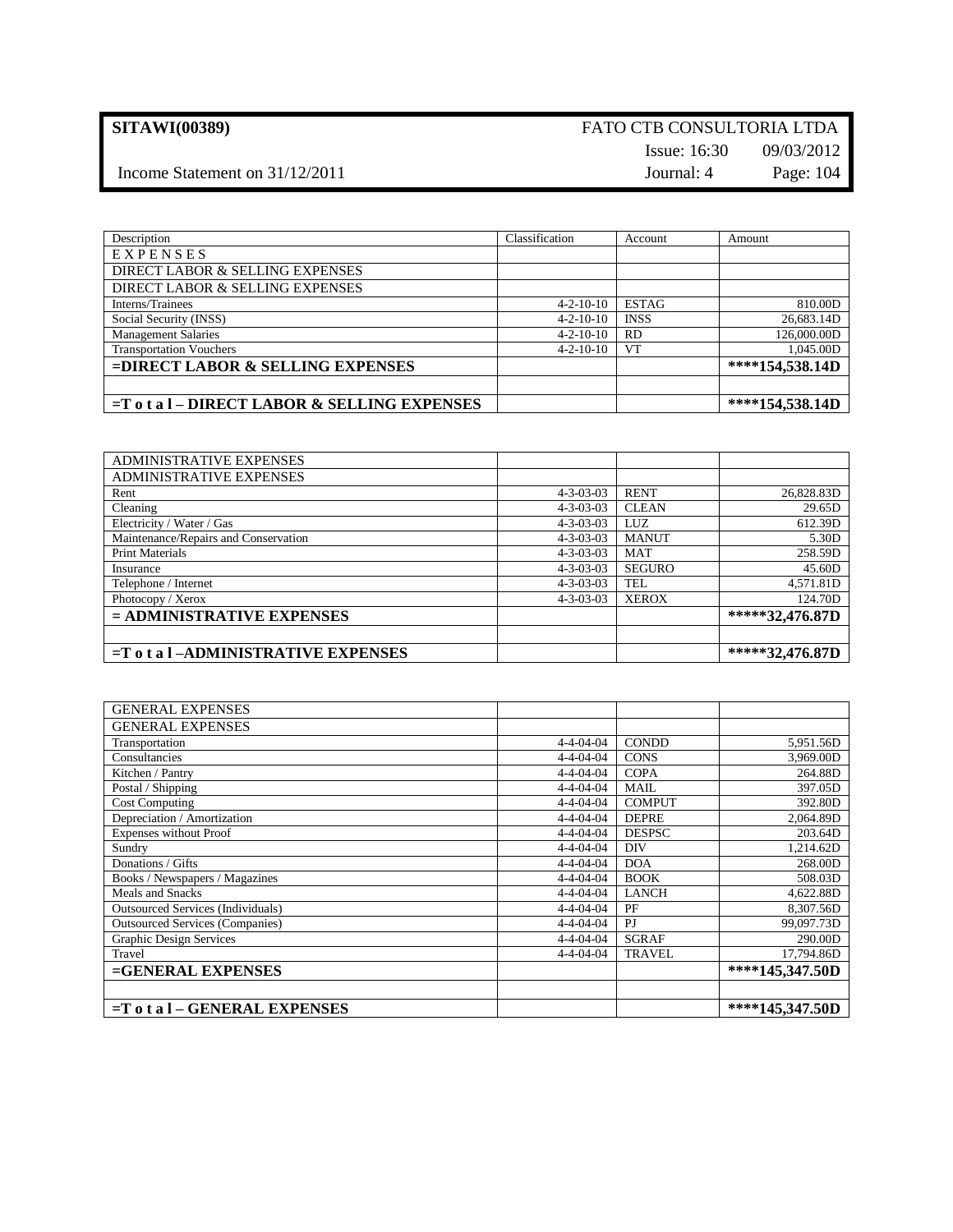## **SITAWI(00389)** FATO CTB CONSULTORIA LTDA Issue: 16:30 09/03/2012

Income Statement on  $31/12/2011$  Journal: 4 Page: 105

| Description                                | Classification      | Account      | Amount          |
|--------------------------------------------|---------------------|--------------|-----------------|
| <b>OPERATING EXPENSES – TAXES</b>          |                     |              |                 |
| TAXES / FEES / CONTRIBUTIONS               |                     |              |                 |
| Municipal Tax (ISS)                        | $4 - 5 - 0.5 - 0.5$ | <b>ISS</b>   | 1,488.90D       |
| Various Fees                               | $4 - 5 - 0.5 - 0.5$ | <b>TAXAS</b> | 3.071.21D       |
| $=$ TAXES / FEES / CONTRIBUTIONS           |                     |              | ******4,560.11D |
|                                            |                     |              |                 |
| $=$ T o t a l – OPERATING EXPENSES – TAXES |                     |              | ******4,560.11D |

| NON-OPERATING EXPENSES                 |                   |              |                 |
|----------------------------------------|-------------------|--------------|-----------------|
| <b>FINANCIAL EXPENSES</b>              |                   |              |                 |
| <b>Banking Fees</b>                    | $4 - 6 - 06 - 06$ | <b>BANC</b>  | 543.59D         |
| Financial Investment (IOF)             | $4 - 6 - 06 - 06$ | <b>IOF</b>   | 619.69D         |
| Interest / Fines                       | $4 - 6 - 06 - 06$ | <b>JUROS</b> | 15.99D          |
| $=$ FINANCIAL EXPENSES                 |                   |              | ******1,179.27D |
|                                        |                   |              |                 |
| $=$ T o t a l – NON-OPERATING EXPENSES |                   |              | ******1,179.27D |

| <b>EXPENSES</b><br>.101.89I<br>tal<br>≔⊥ |
|------------------------------------------|
|------------------------------------------|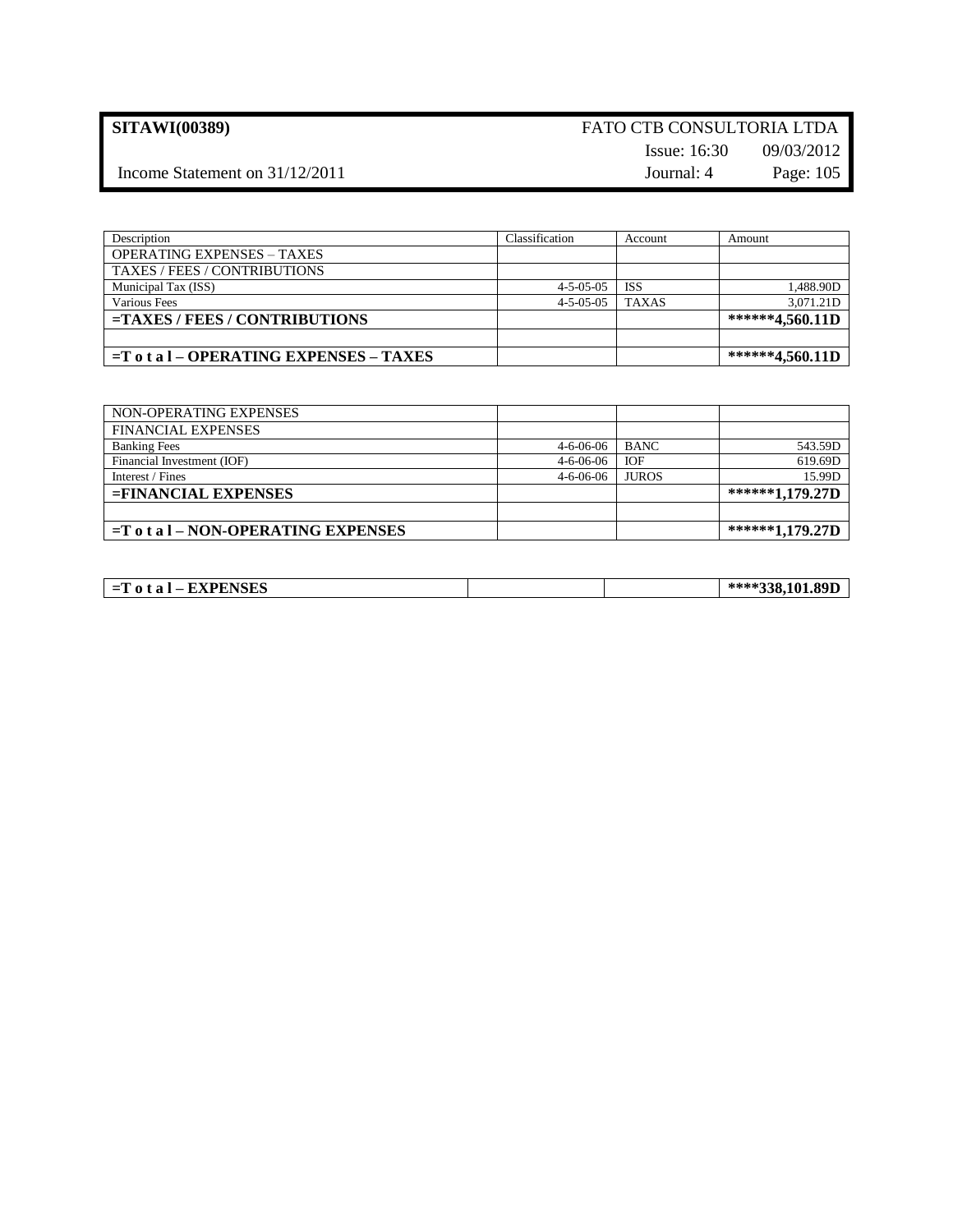Income Statement on  $31/12/2011$  Journal: 4 Page: 106

# Issue: 16:30 09/03/2012

|                                      | Classification | Account | Amount |
|--------------------------------------|----------------|---------|--------|
|                                      |                |         |        |
|                                      |                |         |        |
| Revenue --------------> 491,445.79C  |                |         |        |
| Expenses --------------> 338,101.89D |                |         |        |
| Period Net Income: *****153,343.90   |                |         |        |
|                                      |                |         |        |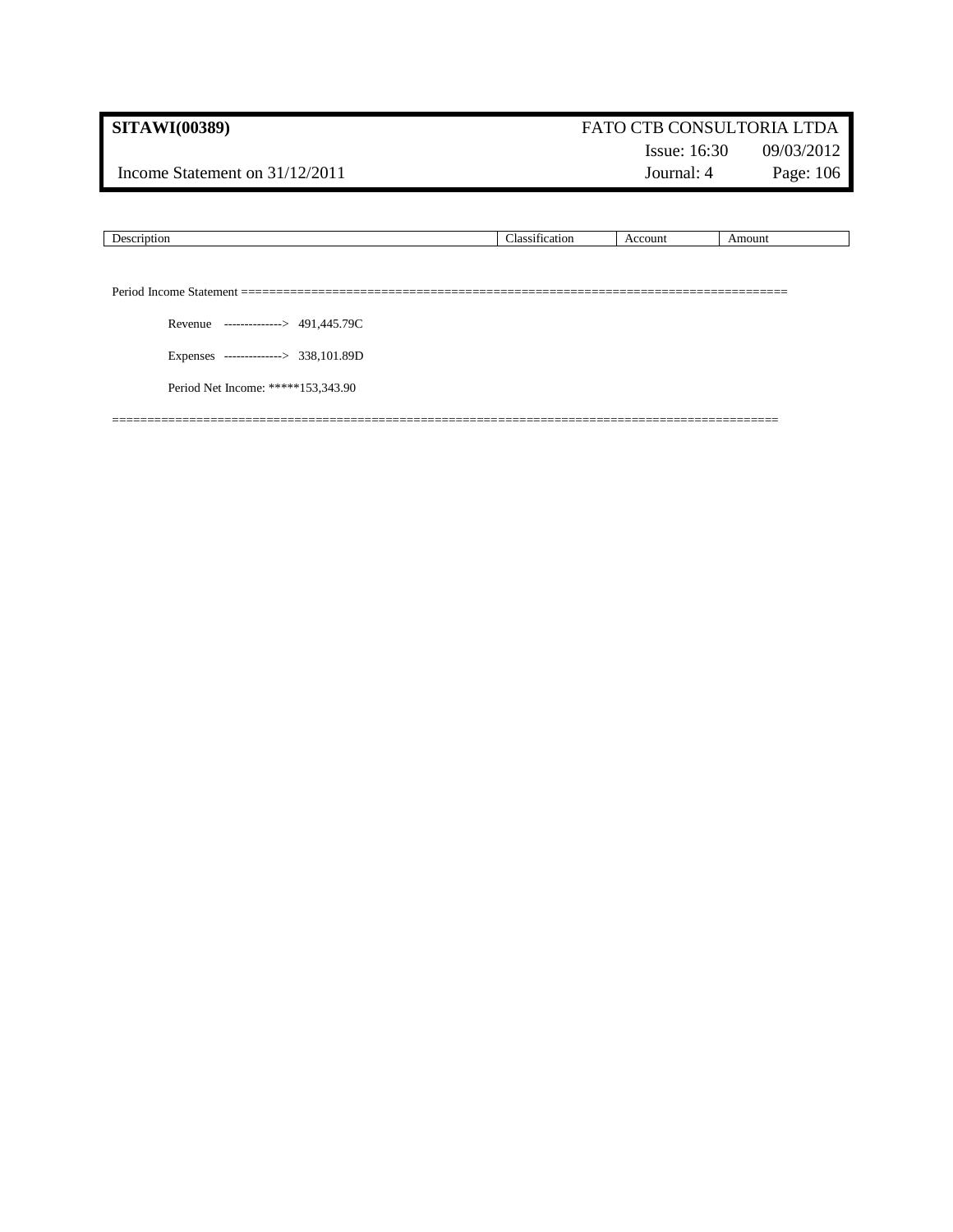Balance Sheet Ending 31/12/2011 Journal: 4 Page: 87

# Issue: 09:34 12/03/2012

| Description                                           | Classification         | Previous Year   | <b>Current Year</b> |
|-------------------------------------------------------|------------------------|-----------------|---------------------|
| A S S E T S (7)                                       |                        |                 |                     |
| <b>CURRENT ASSETS (14)</b>                            |                        |                 |                     |
| AVAILABLE (3939)                                      |                        |                 |                     |
| CASH (105)                                            |                        |                 |                     |
| Cash (CX)                                             | $1 - 1 - 01 - 01 - 01$ | 363.19D         | 410.17D             |
| $=$ CASH                                              |                        | ********363.19D | ********410.17D     |
| <b>CURRENT ACCOUNTS (112)</b>                         |                        |                 |                     |
| Itaú Bank S.A. (341)                                  | $1 - 1 - 01 - 02 - 01$ | 150.00D         | 150.00D             |
| Itaú Bank S/A - C/C 72248-9 (3412)                    |                        | 10.00D          | 6.30D               |
| =CURRENT ACCOUNTS                                     |                        | ********160.00D | ********156.30D     |
| OPEN-MARKET INVESTMENTS (3995)                        |                        |                 |                     |
| Mega Di Investment - Itaú Bank (MEGA)                 | $1 - 1 - 01 - 03 - 01$ | 4,612.85D       | 0.00                |
| Itaú Bank - Aut Mais Investment C/C 72248-9 (ITAUCDB) | $1 - 1 - 01 - 03 - 01$ | 7,084.47D       | 2,259.88D           |
| Itaú Bank - Aut. Mais Investment (ITAUA)              | $1 - 1 - 01 - 03 - 01$ | 51,061.89D      | 185,907.79D         |
| Itaú Bank - Premium DI (Premium)                      | $1 - 1 - 01 - 03 - 01$ | 0.00            | 147,063.72D         |
| Itaú Bank - Ultra DI (ULTRA)                          | $1 - 1 - 01 - 03 - 01$ | 10,813.58D      | 0.00                |
| =OPEN-MARKET INVESTMENTS                              |                        | *****73,572.79D | ****335,231.39D     |
| $=$ AVAILABLE                                         |                        | *****74,095.98D | ****335,797.86D     |
| <b>ACCOUNTS RECEIVABLE (160)</b>                      |                        |                 |                     |
| <b>CLIENTS (3423)</b>                                 |                        |                 |                     |
| Loans (EMPRES)                                        | $1 - 1 - 04 - 01 - 01$ | 422,732.68D     | 320,104.52D         |
| $=CLIENTS$                                            |                        | ****422,732.68D | ****320,104.52D     |
| =ACCOUNTS RECEIVABLE                                  |                        | ****422,732.68D | ****320,104.52D     |
| RECOVERABLE AND OFFSETTABLE TAXES (245)               |                        |                 |                     |
| <b>COFINS Recoverable (COFREC)</b>                    | $1 - 1 - 10 - 01$      | 349.75D         | 349.75D             |
| Withholding Tax Investments (IR APLIC)                | $1 - 1 - 10 - 01$      | 8,483.02D       | 9,910.04D           |
| Recoverable ISS (ISSREC)                              | $1 - 1 - 10 - 01$      | 621.25D         | 1,242.50D           |
| Recoverable ISS (PISREC)                              | $1 - 1 - 10 - 01$      | 75.78D          | 75.78D              |
| =RECOVERABLE AND OFFSETTABLE TAXES                    |                        | ******9,529.80D | *****11,578.07D     |
| $= T 0 t a 1 - CURRENT ASSETS$                        |                        | ****506,358.46D | ****667,480.45D     |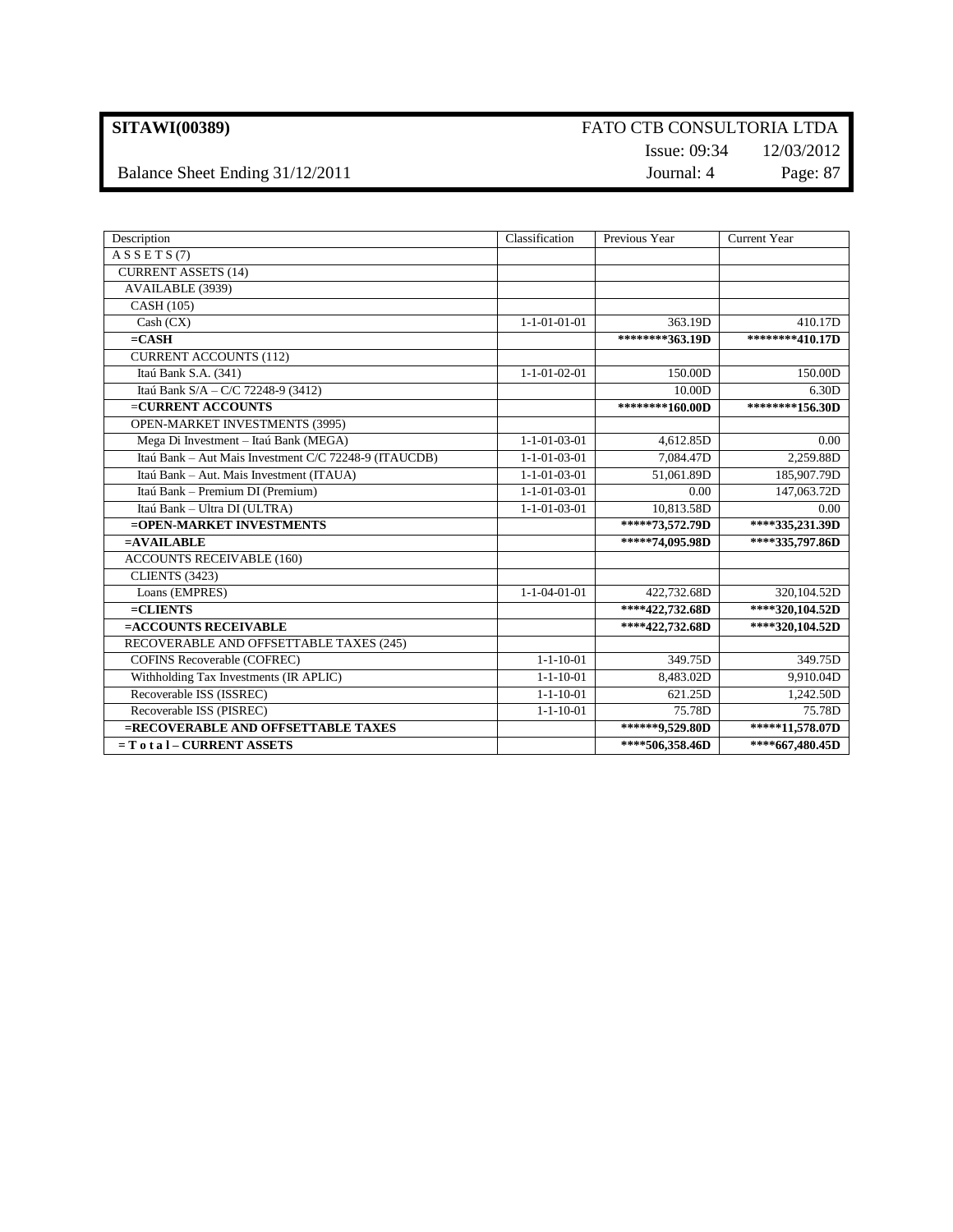Balance Sheet Ending 31/12/2011 Journal: 4 Page: 88

## Issue: 09:34 12/03/2012

| Description                            | Classification        | Previous Year                                    | <b>Current Year</b> |
|----------------------------------------|-----------------------|--------------------------------------------------|---------------------|
| FIXED ASSETS (3500)                    |                       |                                                  |                     |
| FIXED ASSETS (3507)                    |                       |                                                  |                     |
| FIXED ASSETS (3514)                    |                       |                                                  |                     |
| Data Processing Equipment (CPD)        | $1 - 3 - 2 - 01 - 05$ | 0.00D                                            | 1,660.00D           |
| Machinery and Equipment (MAQ)          | $1 - 3 - 2 - 01 - 05$ | 2,241.07D                                        | 2,241.07D           |
| Furniture and Fixtures (MOV)           | $1 - 3 - 2 - 01 - 05$ | 518.00D                                          | 956.00D             |
| Software (SOFT)                        | $1 - 3 - 2 - 01 - 05$ | 8,613.50D                                        | 8,613.50D           |
| $=IMOBILIZADO$                         |                       | $\overline{\ast \ast \ast \ast \ast }11,372.57D$ | *****13,470.57D     |
| $=$ <b>IMOBILIZADO</b>                 |                       | *****11,372.57D                                  | *****13,470.57D     |
| DEPRECIATION (3521)                    |                       |                                                  |                     |
| <b>ACCUMULATED DEPRECIATION (3528)</b> |                       |                                                  |                     |
| Data Processing Equipment (CPDD)       | $1 - 3 - 3 - 01 - 05$ | 0.00D                                            | 55.33C              |
| Machinery and Equipment (MAQD)         | $1 - 3 - 3 - 01 - 05$ | 1,120.53C                                        | 1,344.64C           |
| Furniture and Fixtures (MOVD)          | $1 - 3 - 3 - 01 - 05$ | 8.63C                                            | 71.38C              |
| Software (SOFTD)                       | $1 - 3 - 3 - 01 - 05$ | 3,445.40C                                        | 5,168.10C           |
| =ACCUMULATED DEPRECIATION              |                       | ******4,574.56C                                  | ******6,639.45C     |
| $=$ <b>DEPRECIATION</b>                |                       | ******4,574.56C                                  | ******6,639.45C     |
| $=T$ o t a $I$ – FIXED ASSETS          |                       | ******6,798.01D                                  | ******6,831.12D     |
| $=Total-ASSETS$                        |                       | ****513,156.47D                                  | ****674,311.57D     |
|                                        |                       |                                                  |                     |
|                                        |                       |                                                  |                     |
|                                        |                       |                                                  |                     |
|                                        |                       |                                                  |                     |
|                                        |                       |                                                  |                     |
|                                        |                       |                                                  |                     |
|                                        |                       |                                                  |                     |
|                                        |                       |                                                  |                     |
|                                        |                       |                                                  |                     |
|                                        |                       |                                                  |                     |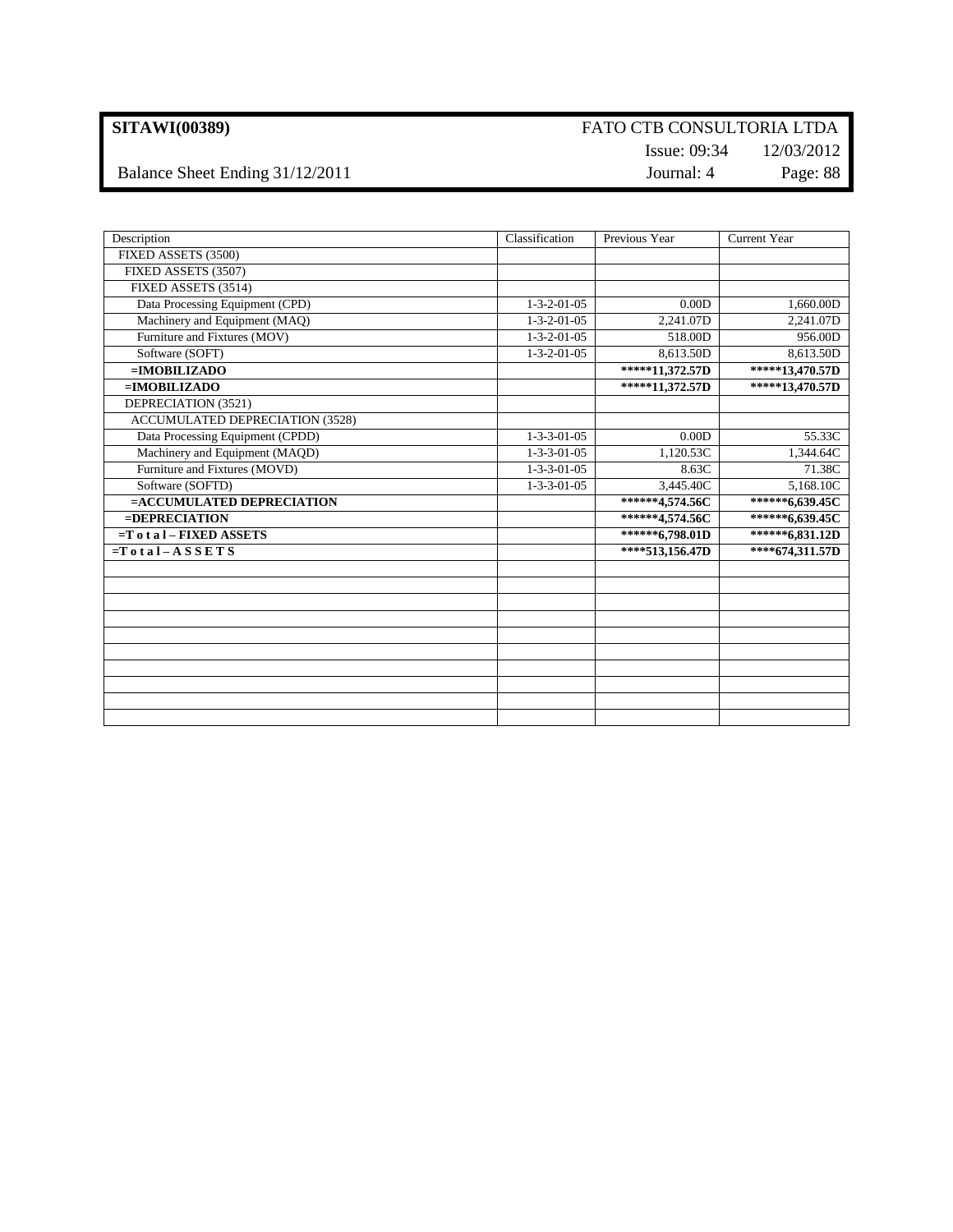Balance Sheet Ending 31/12/2011 Journal: 4 Page: 89

# Issue: 09:34 12/03/2012

| Description                               | Classification         | Previous Year                             | <b>Current Year</b> |
|-------------------------------------------|------------------------|-------------------------------------------|---------------------|
| LIABILITIES (960)                         |                        |                                           |                     |
| <b>CURRENT LIABILITIES (973)</b>          |                        |                                           |                     |
| SUPPLIERS (1050)                          |                        |                                           |                     |
| SUPPLIERS FOR GOODS AND SERVICES (3535)   |                        |                                           |                     |
| Fato Contábil Consultoria Ltda. (FATO)    | $2 - 1 - 1 - 10 - 10$  | 0.00C                                     | 327.00C             |
| Various Suppliers (FORND)                 | $2 - 1 - 1 - 10 - 10$  | 279.00C                                   | 0.00C               |
| Katia M. de Souza Massa (KATIA)           | $2 - 1 - 1 - 10 - 10$  | 0.00                                      | 600.00C             |
| Executive Salaries (469)                  | $2 - 1 - 1 - 10 - 10$  | 0.00                                      | 8,042.03C           |
| =SUPPLIERS FOR GOODS AND SERVICES         |                        | *********279.00C                          | ******8,969.03C     |
| $=$ SUPPLIERS                             |                        | ********279.00C                           | ******8,969.03C     |
| TAX LIABILITIES (3563)                    |                        |                                           |                     |
| TAX LIABILITIES (3570)                    |                        |                                           |                     |
| Employee Withholding Tax Payable (IRRPRP) | $2 - 1 - 2 - 10 - 10$  | 2,089.83C                                 | 2,051.88C           |
| $= TAX LIABILITY$                         |                        | ******2,089.83C                           | ******2,051.88C     |
| $=$ TAX LIABILITIES                       |                        | ******2,089.83C                           | ******2,051.88C     |
| PAYROLL (3577)                            |                        |                                           |                     |
| PAYROLL (3584)                            |                        |                                           |                     |
| Social Security (INSS) Payable (INSSP)    | $2 - 1 - 3 - 10 - 10$  | 2,655.57C                                 | 2,786.88C           |
| $=$ PAYROLL                               |                        | ******2,655.57C                           | ******2,786.88C     |
| $=$ PAYROLL                               |                        | ******2,655.57C                           | ******2,786.88C     |
| OTHER ACCOUNTS PAYABLE (3598)             |                        |                                           |                     |
| OTHER ACCOUNTS PAYABLE (2171)             |                        |                                           |                     |
| OTHER ACCOUNTS PAYABLE (217110)           |                        |                                           |                     |
| Artemisia (ARTE)                          | $2 - 1 - 71 - 10 - 10$ | 120,000.00C                               | 0.00                |
| Leonardo Letelier (LEOLET)                | $2 - 1 - 71 - 10 - 10$ | 847.10C                                   | 4,918.94C           |
| Expense Reimbursement (RDESP)             | $2 - 1 - 71 - 10 - 10$ | 332.58C                                   | 0.00                |
| Renato Cordeiro (RENCOR)                  | $2 - 1 - 71 - 10 - 10$ | 0.00                                      | 676.97C             |
| =OTHER ACCOUNTS PAYABLE                   |                        | $***121,179.68C$                          | ******5,595.91C     |
| =OTHER ACCOUNTS PAYABLE                   |                        | $\overline{\ast\ast\ast\ast}$ 121,179.68C | ******5,595.91C     |
| =OTHER ACCOUNTS PAYABLE                   |                        | ****121,179.68C                           | ******5,595.91C     |